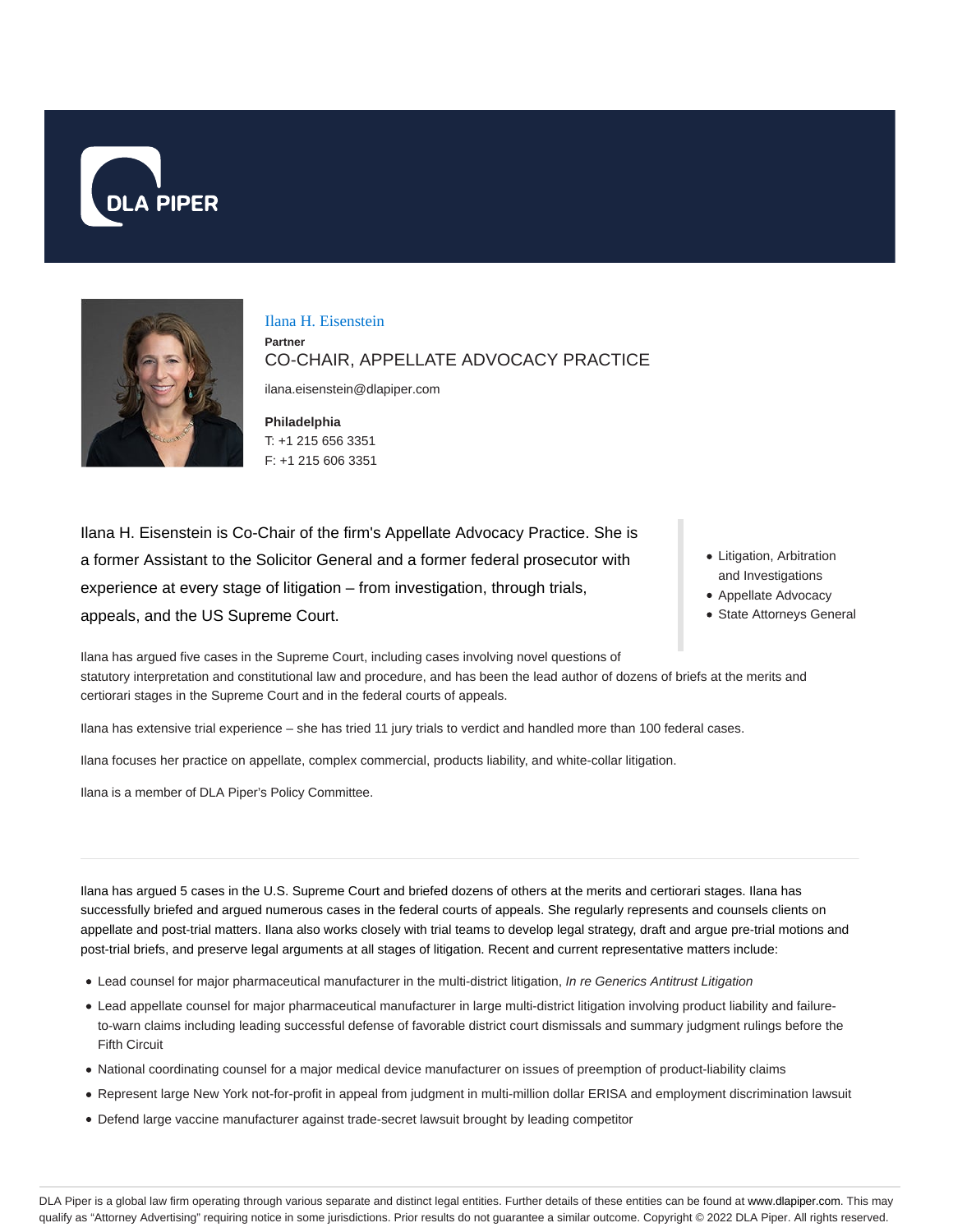- Represented distributor/importer of infusion pump in successfully dismissing qui tam False Claims Act lawsuit alleging device defects and purported failure to report product recalls
- Represented pharmaceutical manufacturer in federal civil litigation against private payors alleging fraud, kickbacks, and off-label marketing
- Lead appellate attorney for major device manufacturer in Ninth Circuit appeal on issues of federal preemption under 21 U.S.C. 360k, implied preemption, and causation
- Appellate counsel embedded with trial team representing Ethicon, Inc. and Johnson & Johnson in Pennsylvania pelvic mesh litigation, resulting in a defense verdict at trial
- Argued appeal to Second Circuit on behalf of a major credit-card processing company in case involving complex software copyright and licensing agreements
- Represented multinational tire manufacturer in Fourth Circuit appeal from \$40 million negligent manufacturing verdict
- Represented public gaming corporation in the Pennsylvania Supreme Court in successful equal protection challenge to Pennsylvania taxation scheme
- Represent space exploration corporation in post-trial and appeal to the Third Circuit in breach of contract action

### REPRESENTATIVE SUPREME COURT AND APPELLATE EXPERIENCE:

- AMG Capital v. Federal Trade Commission, No. 19-508 (S. Ct. 2020): represent U.S. Chamber of Commerce in drafting of amicus briefs at petition and merits stage seeking to limit FTC's disgorgement powers
- Moore v. Texas, No. 18-443 (S. Ct. 2019): Author of a brief on behalf of amicus curiae the American Bar Association in support of Mr. Moore, arguing that his death sentence should be summarily reversed as inconsistent with the Eighth Amendment standard for diagnosing intellectual disability. The U.S. Supreme Court granted summary reversal of Mr. Moore's capital sentence.
- Lucia v. Securities and Exchange Commission, No. 17-130 (S. Ct. 2018): Author of brief on behalf of amicus curiae Equity Dealers of America describing due process concerns posed by the SEC's administrative forum
- Microsoft v. United States, No. 17-2 (S. Ct. 2018): Author of brief on behalf of amici curiae DIGITALEUROPE, Syntec Numérique, and other European national trade organizations asking the Court to consider the potential conflict between the Stored Communications Act and the GDPR
- Dahda v. United States, No. 17-43 (S. Ct. 2017): Author of brief on behalf of amicus curiae the National Association of Criminal Defence Lawyers and the Electronic Frontier Foundation on Title III's territorial limits on cellular wiretaps
- Masterpiece Cakeshop LTD v. Colorado Civil Rights Commission, No. 16-111 (S. Ct. 2017): Author of amicus brief on behalf of the Lawyers' Committee for Civil Rights Under Law and eight other national civil rights organizations in support of Colorado's public accommodation law, which prohibits discrimination on the basis of sexual orientation
- Howell v. Howell, 137 S. Ct. 1400 (2017): Federal preemption of state-court division of military disability benefits (argued)
- Manuel v. City of Joliet, 137 S. Ct. 911 (2017): Held that pre-trial detention without probable cause violates the Fourth Amendment and may give rise to a federal civil rights claim (argued)
- Menominee Tribe v. United States, 136 S. Ct. 750 (2016): Clarified proper application of equitable tolling principles in a contracting dispute with the federal government (argued)
- United States v. Voisine, 136 S. Ct. 2272 (2016): Determined the scope of the federal prohibition on firearms by domestic abusers (argued)
- Ohio v. Clark, 135 S. Ct. 2173 (2015): Held the Sixth Amendment's Confrontation Clause to be inapplicable to out-of-court statements given by an abused child to his teacher (argued)
- Cooper v. Harris, 137 S. Ct. 1455 (2017): Author of the brief for the United States as amicus curiae on the legal and factual requirements for proving a racial gerrymandering claim
- Athena Cosmetics, Inc. v. Allergan, Inc., cert denied, 135 S. Ct. 2886 (2015): Author of brief for the United States as amicus curiae, filed at the invitation of the Supreme Court, involving implied preemption under the Food, Drug and Cosmetic Act of a state-law unfair competition suit

## TRIAL LEVEL EXPERIENCE:

Ilana has extensive trial experience – she has tried 11 jury trials to verdict and handled more than 100 federal cases, and numerous state court trial matters.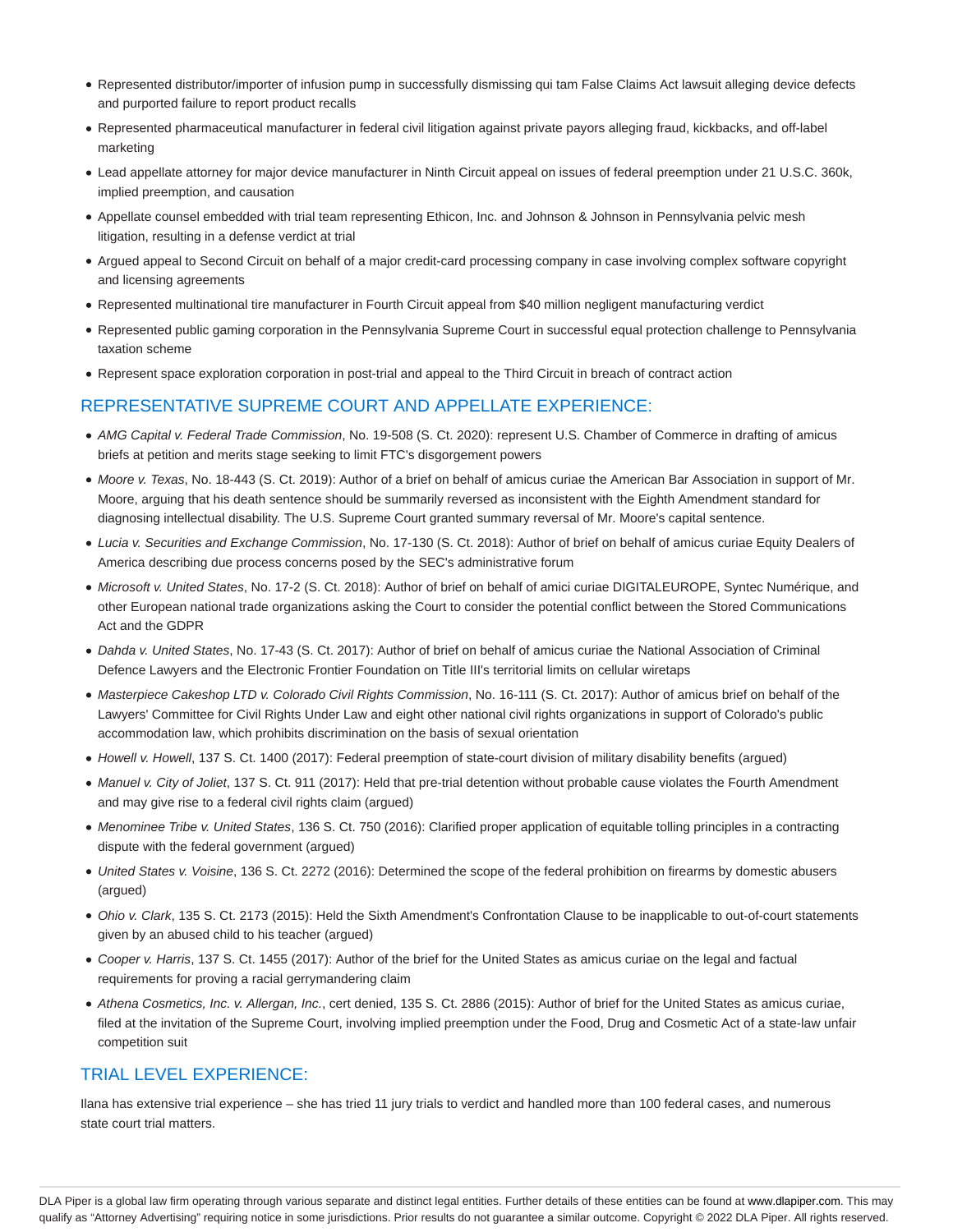# REPRESENTATIVE INVESTIGATION EXPERIENCE:

As a former federal prosecutor, Ilana has extensive investigation experience in front of the federal grand jury; in cases involving parallel civil, criminal, and administrative investigations, and running joint-task forces that utilize federal, state, and local partnerships. Representative matters include:

- Pharmaceutical-pricing investigation of a large, publicly traded pharmaceutical company and pharmacy benefit management company involving False Claims Act and anti-kickback allegations resulting in a global US \$16 million settlement
- Major securities and a financial-fraud investigation of a publicly traded banking institution and its senior officers
- Off-label marketing investigation of a major pharmaceutical company involving the marketing and distribution of several blockbuster medications
- One-and-a-half-year investigation into the murder-for-hire of a government witness killed on the eve of trial
- Leak investigation into unauthorized disclosure of a federal grand jury investigation of a member of the US House of Representatives
- Multi-million dollar credit-card scam investigation involving employees of publicly-traded commercial bank
- Investigation of credit-card skimming operation at local retail establishments run by an Eastern-European crime organization
- Multi-million dollar tax fraud ring involving more than one thousand stolen identities and falsely filed tax returns
- Federal wiretap investigations involving large teams of federal, state, and local law enforcement
- Numerous national drug-trafficking investigations of major narcotics distributors, including money laundering, asset forfeitures and seizures

## CREDENTIALS

## **Admissions**

• Pennsylvania

## **Recognitions**

• Chambers USA

2021 - Band 1, Pennsylvania Litigation: Appellate

Chambers comments, "Ilana Eisenstein acts for clients in appellate matters with international and domestic implications, including opioid and product liability disputes. She has experience in both commercial and criminal litigation.

- The Legal 500 United States 2018 - Recommended, Corporate Investigations and White-Collar Criminal Defense
- 2021 DLA Piper Product Liability Lawyer of the Year
- 2021 DLA Piper North America Pro Bono Award

## **Education**

- J.D., University of Pennsylvania Law School summa cum laude, Valedictorian
- B.A., Harvard University magna cum laude

# Clerk Experience

Eisenstein clerked for Judge Edward R. Becker of the US Court of Appeals for the Third Circuit, after which she was awarded a one-year Bristow Fellowship with the Office of the US Solicitor General.

## **Courts**

DLA Piper is a global law firm operating through various separate and distinct legal entities. Further details of these entities can be found at www.dlapiper.com. This may qualify as "Attorney Advertising" requiring notice in some jurisdictions. Prior results do not guarantee a similar outcome. Copyright @ 2022 DLA Piper. All rights reserved.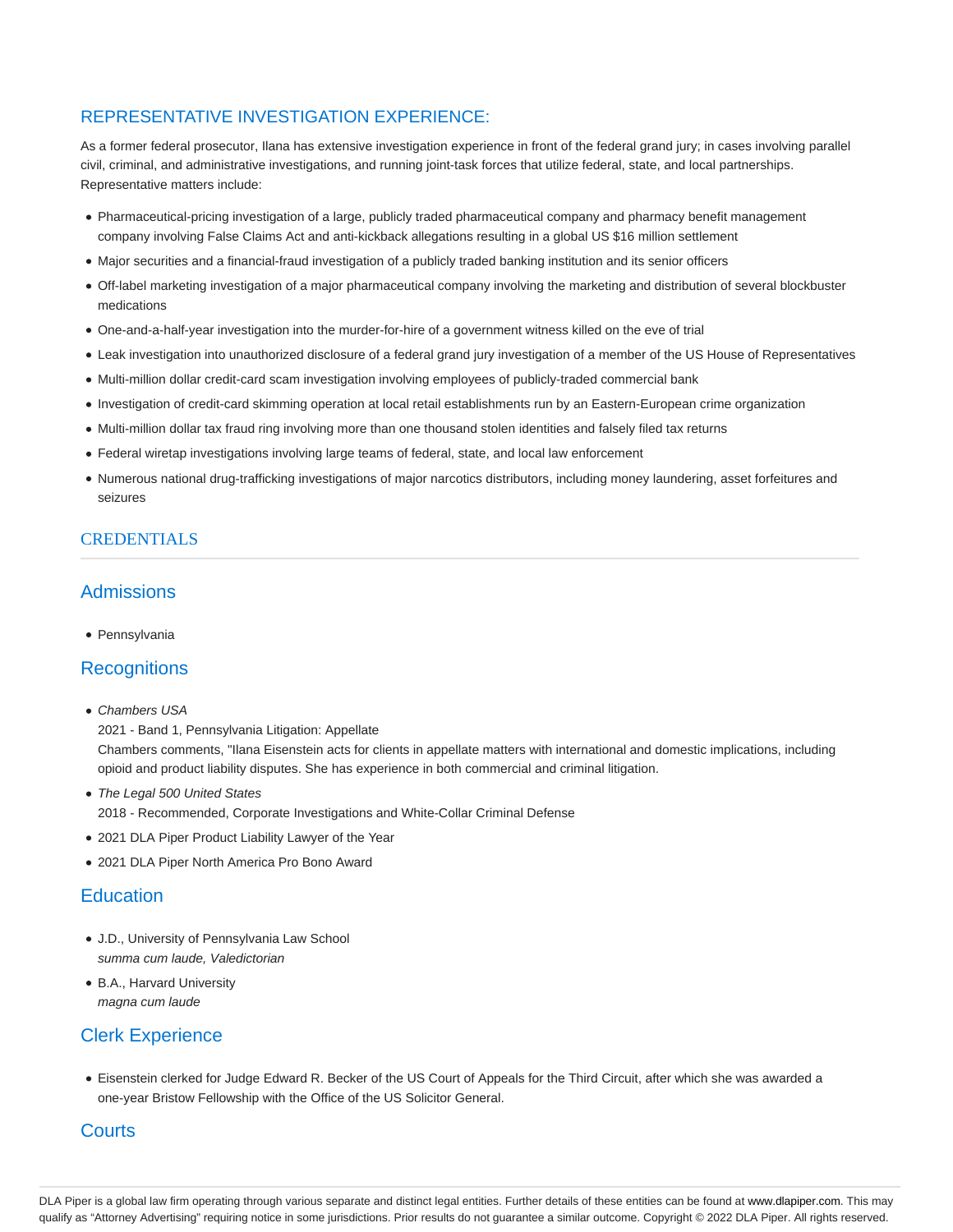- Supreme Court of the United States
- Supreme Court of Pennsylvania
- United States Court of Appeals for the First Circuit
- United States Court of Appeals for the Second Circuit
- United States Court of Appeals for the Third Circuit
- United States Court of Appeals for the Fourth Circuit
- United States Court of Appeals for the Fifth Circuit
- United States Court of Appeals for the Sixth Circuit
- United States Court of Appeals for the Seventh Circuit
- United States Court of Appeals for the Eighth Circuit
- United States Court of Appeals for the Ninth Circuit
- United States Court of Appeals for the Tenth Circuit
- United States Court of Appeals for the Eleventh Circuit
- United States Court of Appeals for the District of Columbia Circuit
- United States Court of Appeals for the Federal Circuit
- United States District Court for the Eastern District of Pennsylvania

## Other Professional Activities

- Board Member, Third Circuit Bar Association, 2021-present
- Co-Director, Appellate Advocacy Clinic, University of Pennsylvania School of Law, 2019-present
- Leo Model Foundation Public Policy Fellow, University of Pennsylvania School of Law, 2018-2019
- Board Member, Homeless Advocacy Project, Philadelphia, PA 2017-present
- Board Member, William Penn Charter School, Philadelphia, PA, 2001-present

### INSIGHTS

## **Publications**

**UPDATE: Supreme Court to review government's ability to dismiss qui tam complaints**

29 June 2022

There currently exists a three-way split on this issue.

**Dobbs v. Jackson Women's Health : Implications for business of a post-Roe landscape**

#### 23 June 2022

Dobbs raises a number of important questions for companies and entities.

**US Supreme Court to decide whether 28 U.S.C. § 1782 includes international arbitration**

24 March 2021 The intervention is likely to provide much-needed clarity.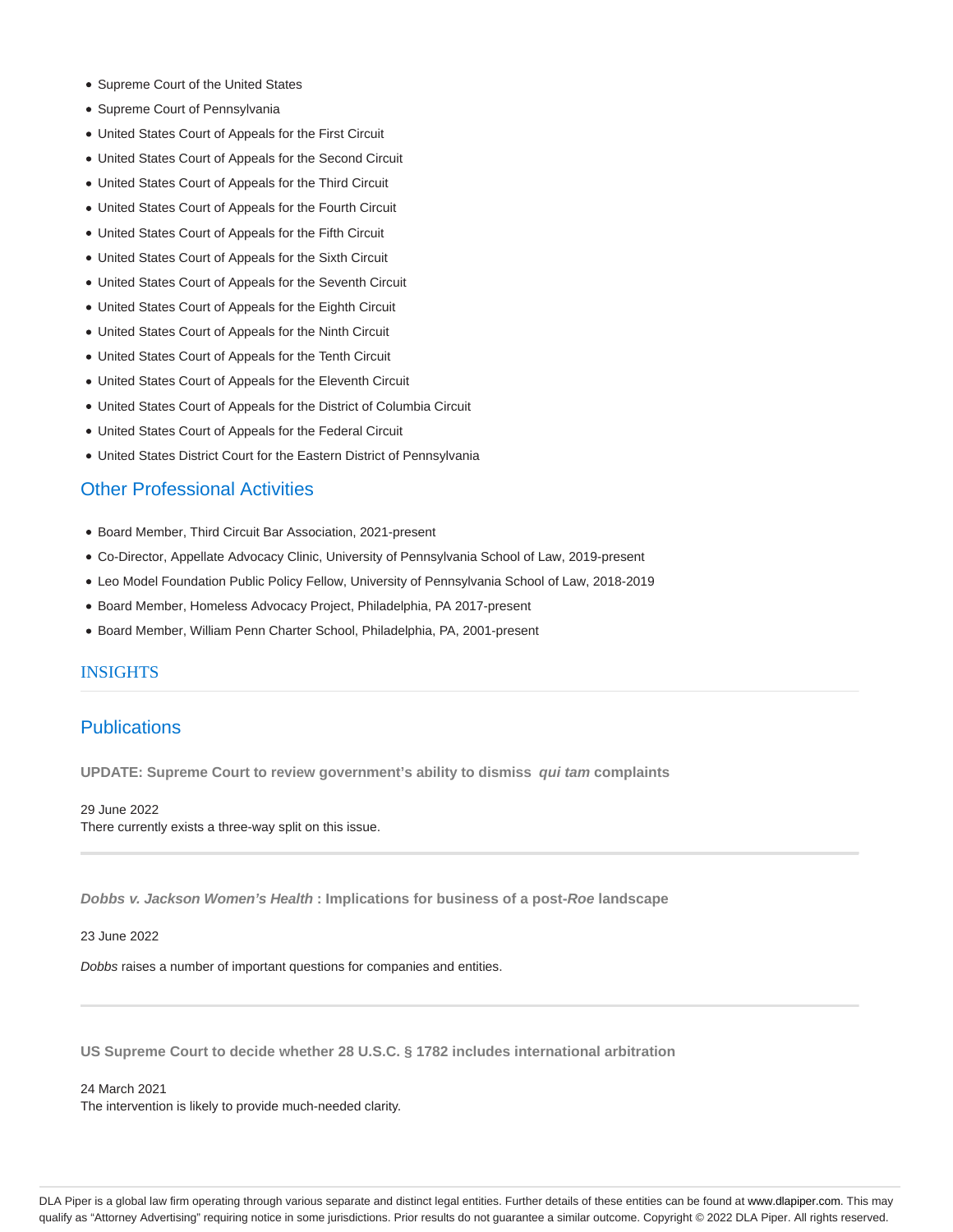### **DLA Piper: Protecting the Election**

#### 20 January 2021

Philadelphia partner Ilana Eisenstein reflects on her work protecting the 2020 vote in Pennsylvania.

- "Should Third-Party Funders Be Able to Cash in on Whistleblower Cases?" Bloomberg Law (November 4, 2020)
- Co-Author, "Suspending antitrust limitations periods during the COVID-19 pandemic: Constitutional and practical implications," WestLaw, May 19, 2020

## **Events**

# **Previous**

**AMG Capital Management v. FTC: A Supreme Court oral argument preview**

6 January 2021 **Webinar** 

**Considerations for drug pricing and demonstrating value in a post-pandemic environment**

5 August 2020 | 12:00 – 1:00 ET Webinar

- Panelist, Creating a Roadmap for Post-Albrecht Preemption Using Takeaways from This Year's Most Significant Rulings, ACI Drug & Device Conference, December 7, 2021
- Speaker, "RICO Conspiracy," PA Criminal Defense Lawyer's White-Collar Seminar, November, 2018
- Panelist, "Effective Third Circuit Advocacy," CLE, Third Circuit Bar Association, January, 2018
- Panelist, "The Fourth Amendment in the Digital Age," District of Delaware Bench-Bar Conference, May, 2015
- Panelist, "Lavender Law Conference," Supreme Court Review (2017-2018)

## **NEWS**

**DLA Piper recognized as one of the Most Innovative Law Firms in North America by the Financial Times**

10 December 2021

DLA Piper was named one of the Most Innovative Law Firms in North America for both the practice and business of law by the Financial Times.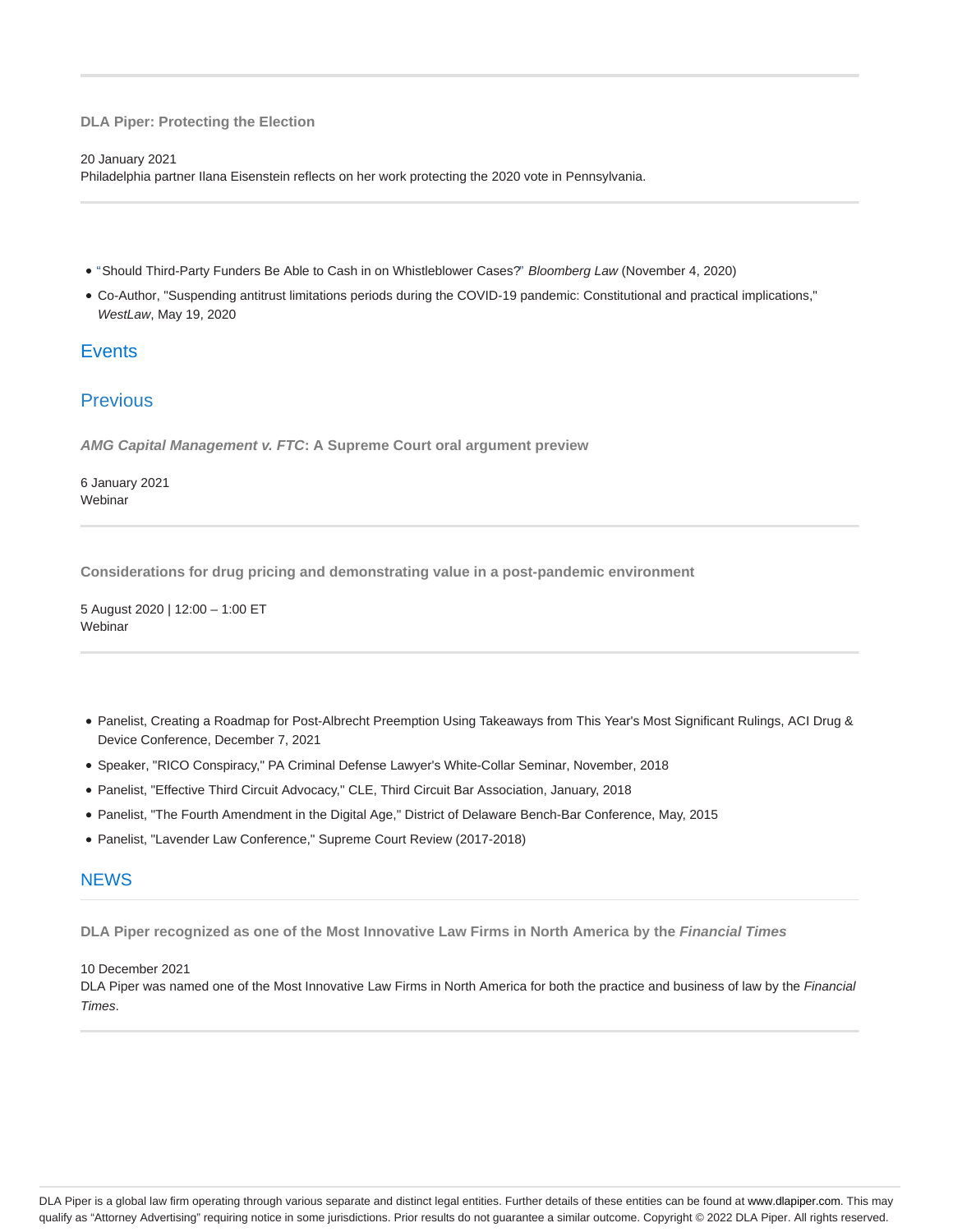**DLA Piper team wins preliminary injunction blocking Florida's social media "deplatforming" law**

#### 1 July 2021

DLA Piper obtained a preliminary injunction yesterday blocking enforcement of Florida's social media "deplatforming" law.

**DLA Piper announces its 2019-2020 Pro Bono Award winners**

### 30 November 2020

DLA Piper's lawyers and staff across the country and around the world are committed to promoting access to justice by providing their time, talent and energy to those who cannot afford to hire a lawyer.

## MEDIA MENTIONS

"Biden Disappoints Puerto Rico in Supreme Court Benefits Case," Bloomberg Law, November 9, 2021

"5th Circ. Won't Revive Sanofi Chemo Hair Loss Suit," Law360, June 10, 2021

- "Tech Orgs Say New Fla. Social Media Law Limits Free Speech," Law360, May 27, 2021
- "5th Circ. Finds Chemo Drug Hair Loss Claims Filed Too Late," Law360, April 22, 2021
- "Profs, Orgs Tell Justices To Review Sham Litigation Exception," Law360, April 20, 2021
- "5th Circ. Affirms Win For Sanofi In Chemo Hair Loss Suit," Law360, April 20, 2021
- "Why Biden Must Tread Carefully With U-Turns In Court," Law360, April 20, 2021
- "Orgs Say History, Context Favor Asylum-Seekers' Credibility," Law360, January 12, 2021
- "3rd Circ. Roundly Rejects Trump's Pa. Election Appeal," Law360, November 29, 2020
- "Pa. Certification Means Game Over For Trump, 3rd. Circ. Told," Law360, November 24, 2020
- "Overdose prevention network advocates for Philly safe injection site," Pennsylvania Capital-Star, November 19, 2020
- "One Simple Way Biden Could Prove He Regrets His Role in the Drug War," Slate Magazine, November 18, 2020
- "US appeals court weighs law on supervised injection sites," The Sentinel, November 16, 2020
- "US prosecutors take second swing at Philly supervised injection site in federal appeals court," WHYY, November 16, 2020
- "Grenfell Tower Fire Case Moves From Pa. To UK," Law 360, September 16, 2020
- "November Advocate of the Month: Ilana Eisenstein," Legal Prescription, November 25, 2019
- . "Judge: Philly supervised injection site proposal does not violate federal law," The Philadelphia Inquirer, October 2, 2019
- "'Crackhouse' Or 'Safehouse'? U.S. Officials Try To Block Philly's Supervised Injection Site ," Kaiser Health News, September 9, 2019
- "Merck Trade Secret Suit A Ploy To Aid Patent Case, Pfizer Says," Law360, September 17, 2019
- "McSwain, DLA Piper's Appellate Head Spar Over Legality of Safe Injection Site," Law.com, September 5, 2019
- "Supporters Sue To Open Safe Injection Site In Philadelphia, Citing Religious Freedom," WHYY, April 13, 2019
- . "Justice Department sues Philadelphia over supervised injection facility that aims to prevent fatal drug overdoses," Washington Post, February 7, 2019
- "U.S. sues to block Philadelphia safe drug-injection site," Reuters, February 6, 2019
- "What Clarence Thomas Gets Wrong About the Second Amendment," The Atlantic, February 22, 2018
- "Why Are There So Few Women SCOTUS Advocates?" The National Law Journal, October 25, 2017

## PRO BONO

DLA Piper: Protecting the Election from DLA Piper on Vimeo.